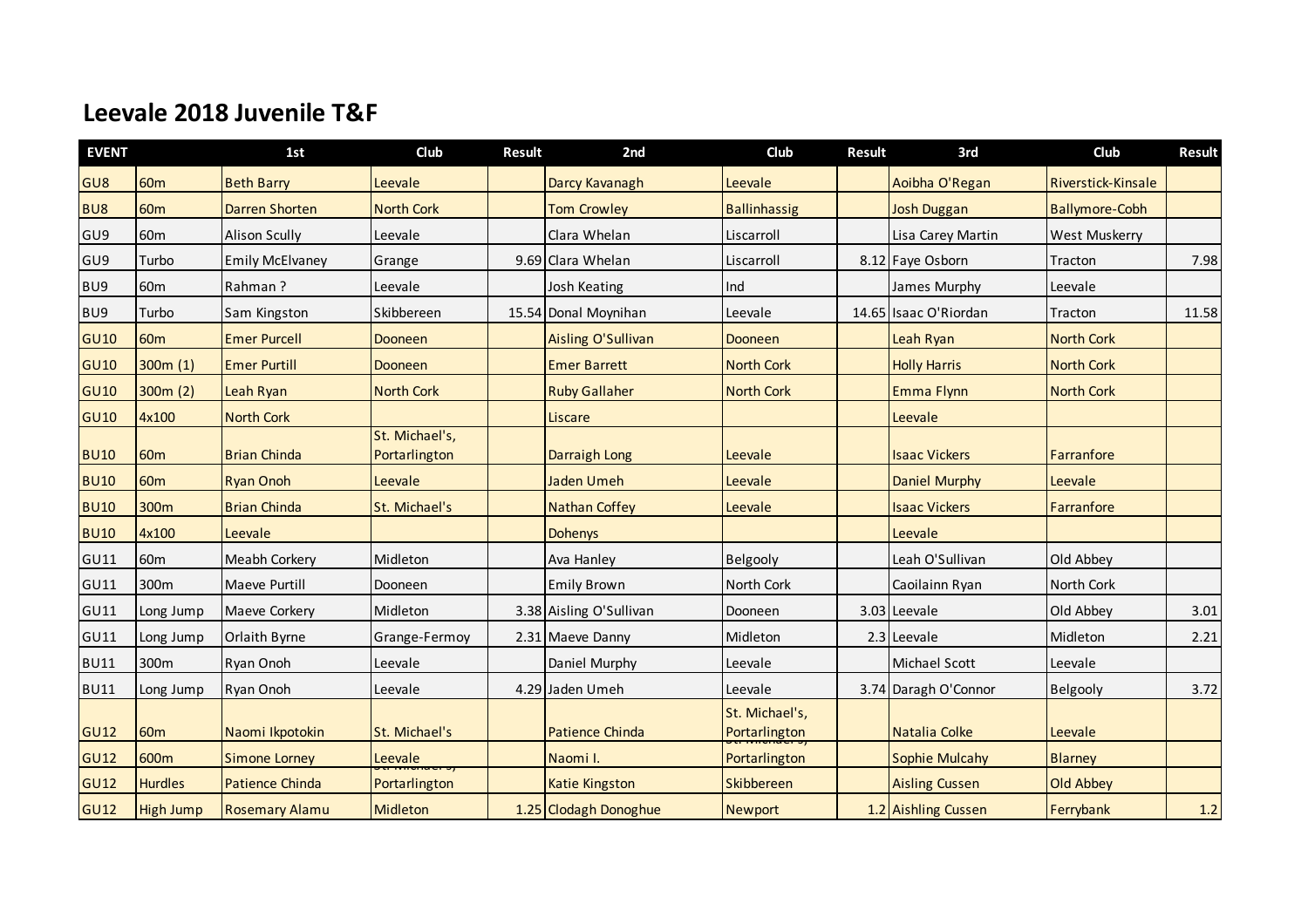| <b>GU12</b> | <b>Turbo</b>      | <b>Katie Kingston</b>  | Skibbereen           |       | 21.32 Rihanna Waters-Moran | <b>Lake District</b>  | 21.04 Stephanie Reid          | <b>An Riocht</b>          | 20.91  |
|-------------|-------------------|------------------------|----------------------|-------|----------------------------|-----------------------|-------------------------------|---------------------------|--------|
| <b>GU12</b> | 4x100             | St. Michael's          |                      |       | Dooneen                    |                       | Leevale                       |                           |        |
| <b>BU12</b> | <b>Hurdles</b>    | <b>Alex Coughlan</b>   | <b>Dohenys</b>       |       | Sam Dorgan                 | <b>Ballymore-Cobh</b> | <b>Diarmuid Bannon</b>        | Leevale                   |        |
| <b>BU12</b> | 60 <sub>m</sub>   | Sam Dorgan             | Cobh                 |       | <b>Diarmuid Bannon</b>     | Leevale               | Jack O'Rourke                 | Blarney-Inniscarra        |        |
| <b>BU12</b> | 600m              | <b>Alex Coughlan</b>   | <b>Dohenys</b>       |       | David Fitzpatrick          | Leevale               | <b>Christopher Harrington</b> | Leevale                   |        |
| <b>BU12</b> | <b>High Jump</b>  | <b>Diarmuid Bannen</b> | Leevale              |       | 1.20 Alex Coughlan         | Doheny                | 1.15 Shane Byrne              | Togher                    | $1.15$ |
| <b>BU12</b> | <b>Pole Vault</b> | <b>Alex Neff</b>       | Leevale              | 1.50m |                            |                       |                               |                           |        |
| <b>BU12</b> | Turbo             | <b>Aaron Crowley</b>   | Lake District        |       | 28.82 Dara Crowley         | Lake District         | 27.77 Leevale                 | <b>Bandon</b>             | 22.92  |
| <b>BU12</b> | 4x100             | Leevale                |                      |       | Leevale                    |                       | Leevale                       |                           |        |
| GU13        | 80 <sub>m</sub>   | Hannah Falvey          | Belgooly             |       | Ukwe Backari               | Leevale               | Fatima Amusa                  | Leevale                   |        |
| GU13        | 600m              | Nicole Dinan           | Leevale              |       | Hannah Falvey              | Belgooly              | Lela Colfer                   | <b>SLOT</b>               |        |
| <b>GU13</b> | Hurdles           | Okwu Beckari           | Leevale              |       | Fatima Amusa               | Leevale               | Orla O'Sullivan               | Leevale                   |        |
| GU13        | Shot              | Hannah Falvey          | Belgooly             |       | 8.84 Brianna Onoh          | Leevale               | 8 Layla Colfer                | <b>SLOT</b>               | 7.8    |
| <b>GU13</b> | Long Jump         | Sophie Myers           | <b>SLOT</b>          |       | 4.43 Okwu Balackari        | Leevale               | 4.32 Fatima Amuso             | Leevale                   | 4.12   |
| <b>BU13</b> | 80 <sub>m</sub>   | John Cashman           | Leevale              |       | Theo De Souza              | Carraig na bhFear     | Johnny Murphy                 | Liscarroll                |        |
| <b>BU13</b> | 600m              | Eoghan O'Connor        | Belgooly             |       | Danni Nestar               | Togher                | Roman B Hogan                 | North Cork                |        |
| <b>BU13</b> | Hurdles           | John Cashman           | Leevale              |       | Aaron Gui                  | Belgooly              | Theo De Souza                 | Carraig na bhFear         |        |
| <b>BU13</b> | Long Jump         | Theo De Souza          | Carraig na bhFear    |       | 4.07 Johnny Murphy         | Liscarroll            | 3.97 Sam Dorgan               | Ballymore-Cobh            | 3.81   |
| <b>BU13</b> | Shot              | Corey Scanlon          | <b>Finisk Valley</b> |       | 10.19 Eoin O'Callaghan     | Bandon                | 7.85 Evan Baumann             | Ballymore-Cobh            | 5.23   |
| <b>GU14</b> | 80 <sub>m</sub>   | Ella Janks             | <b>North Cork</b>    |       | Katie O'Regan              | Riverstick-Kinsale    | <b>Chloe McGrath</b>          | Leevale                   |        |
| <b>GU14</b> | 800m              | Katie O'Keeffe         | Leevale              |       | Maire HynesMcLoughlin      | Leevale               | <b>Isabel Kelliher</b>        | Liscarroll                |        |
| <b>GU14</b> | <b>Hurdles</b>    | <b>Chloe McGrath</b>   | Leevale              |       | Jessica Lyon               | Leevale               | Katie O'Regan                 | <b>Riverstick Kinsale</b> |        |
| <b>GU14</b> | Javelin           | Jessica Lyon           | Leevale              |       | 25.22 Kate Naughton        | Leevale               | 25.02 Aine Sheridan           | <b>Ballymore-Cobh</b>     | 13.39  |
| <b>GU14</b> | <b>High Jump</b>  | Jessica Lyne           | Leevale              |       | 1.45 Maeve Fleming         | Leevale               | 1.35 Leevale                  | Leevale                   | 1.3    |
| <b>GU14</b> | 4x100             | <b>Bandon</b>          |                      |       | Leevale                    |                       | Leevale                       |                           |        |
| <b>BU14</b> | 80 <sub>m</sub>   | Joel Joseph            | <b>Midleton</b>      |       | John Ikpotokin             | Portarlington         | <b>Colin O'Dwyer</b>          | Leevale                   |        |
| <b>BU14</b> | 800m              | <b>Geroid Lynch</b>    | <b>Shercock</b>      |       | <b>Mackezie McIvor</b>     | <b>SLOT</b>           | <b>Ned Williams</b>           |                           |        |
| <b>BU14</b> | <b>Hurdles</b>    | <b>Kyle Etoh</b>       | Leevale              |       | Max O'Reilly               | <b>Belgooly</b>       | <b>George Alamu</b>           | Midleton                  |        |